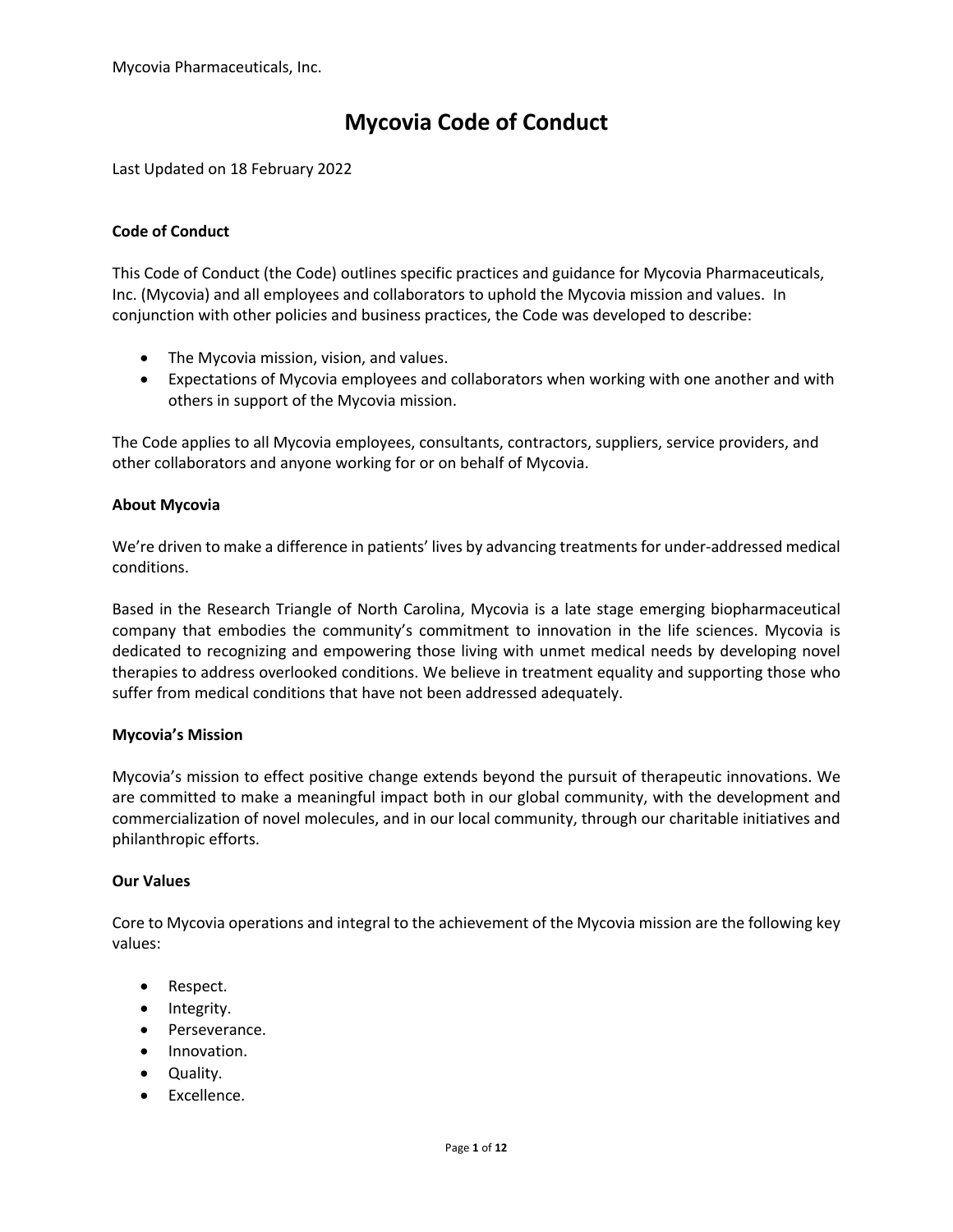Mycovia is dedicated to serving all of our stakeholders, including:

- Patients and caregivers.
- Medical and scientific professionals.
- Employees.
- Neighbors and community.
- Partners, suppliers and distributors.
- Shareholders and investors.

## **General Ethics and Good Business Citizenship**

Mycovia requires employees and anyone working for or on behalf of Mycovia to conduct themselves in interactions with each other, clients, vendors, and all third parties with uncompromising honesty, and a commitment to the highest standards of corporate and personal integrity. Mycovia is strongly committed to the concept of good business citizenship. Mycovia's reputation for integrity and excellence requires careful observance of the spirit and letter of all applicable laws and regulations, as well as a scrupulous regard for the highest standards of conduct and personal integrity.

Our teams owe a duty to Mycovia, and all of its stakeholders to act in a way that will merit the continued trust and confidence of the public. The use of good judgment, based on high ethical principles, will guide employees with respect to acceptable conduct. If a situation arises where it is difficult to determine the proper course of action, the matter should be discussed openly within the Mycovia organization, including with an immediate supervisor and, if necessary, with a member of Mycovia Senior Management or the Mycovia Compliance Committee.

## **Legal and Regulatory Compliance**

Mycovia is subject to many rules and regulations designed to protect patients and consumers, improve the quality of medicines and healthcare services, and help eliminate fraud and improper influence on medical judgment. For this reason, Mycovia is committed to following the laws and regulatory requirements that govern our business. This commitment includes compliance with all applicable federal, state, and local laws, including, but not limited to the U.S. Federal Anti-kickback Statute, Foreign Corrupt Practices Act, Food Drug and Cosmetic Act, False Claims Act, and all material aspects of the PhRMA Code. Mycovia policies and procedures additionally promote the adherence to FDA guidance, PhRMA Guidelines, and the adoption of industry best practices, where applicable.

In addition, Mycovia expects its directors, officers, employees, and anyone acting on Mycovia's behalf, to conduct business in accordance with the letter, spirit and intent of all relevant laws and to refrain from any illegal, dishonest or unethical conduct. Where laws and regulations may be ambiguous and difficult to interpret, Mycovia Senior Management, the Compliance Committee, or the Legal Department are available for consultation as necessary with respect to this policy and strict adherence to all laws and regulations.

## **Suppliers, Service Providers, and Other Collaborators**

In service to the Mycovia Mission, Mycovia employs consultants, contractors, suppliers, service providers, and other collaborators who work for or on behalf of Mycovia. These collaborators are expected to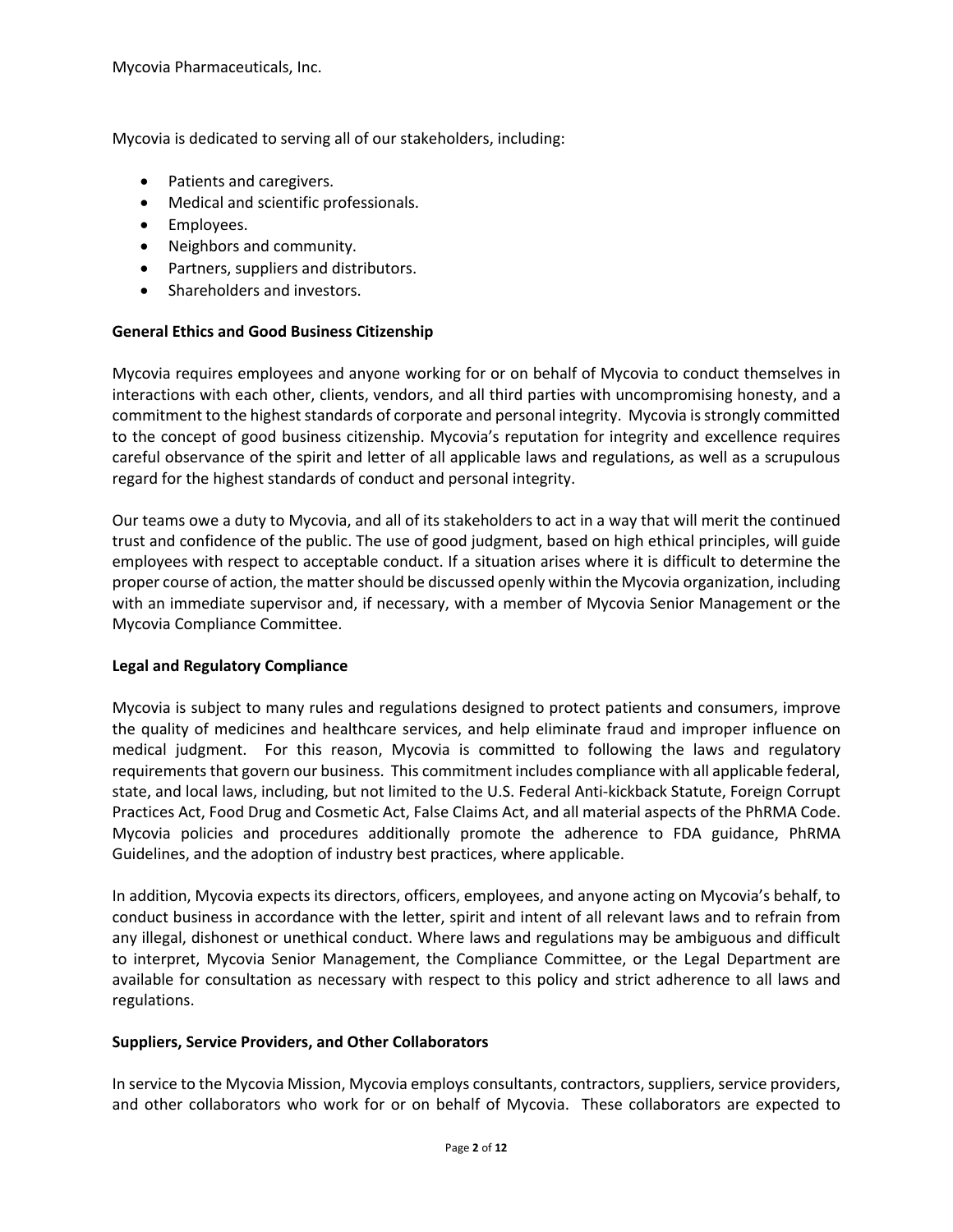adhere to the principles of this Code. Mycovia may set standards and enforce expectations by thorough diligence in the selection of these collaborators, by contract, and by close supervision of collaborator performance. All collaborators are held to high standards and must comply with all applicable laws, adhering to industry best practices, where applicable. Mycovia's business practices encourage the fair selection and evaluation of all suppliers, service, providers, and third party collaborators.

## **Responsibility and Reporting**

Compliance with this policy of business ethics and conduct is a responsibility Mycovia takes very seriously. If a person believes that either Mycovia, a Mycovia employee, or anyone acting for or on behalf of Mycovia has violated any applicable law or behaved unethically in the conduct of their business, such person should promptly report the facts of the incident or incidents, names of the individuals involved, and the names of any witnesses to a supervisor, Mycovia Senior Management, or the Compliance Committee. Additional reporting options are available through the MyCOMPASS Compliance and Ethics Reporting Hotline which can be reached in the following ways:

- MyCOMPASS Compliance and Ethics Hotline
	- o Website: www.lighthouse-services.com/mycovia
	- o Toll-Free telephone:
		- English speaking USA and Canada: 877-222-1142
		- Spanish speaking USA and Canada: 800-216-1288
	- o E-mail: reports@lighthouse-services.com (must include the Mycovia company name with report)
	- o Fax: 215-689-3885 (must include the Mycovia company name with report)

Mycovia will promptly, thoroughly and objectively investigate all claims and will take appropriate corrective action, which may include disciplinary action.

Disregarding or failing to comply with this standard of business ethics and conduct could lead to consequences. For employees, such consequences may include disciplinary action, up to and including possible termination of employment. For consultants, contractors, suppliers, service providers, and other collaborators and anyone working for or on behalf of Mycovia, such consequences may include the termination of the business relationship.

## **No Retaliation**

No adverse action will be taken against any person for reporting or opposing any form of unlawful conduct or for reporting a violation of this Code or any Mycovia Policy. Retaliation is generally defined as any kind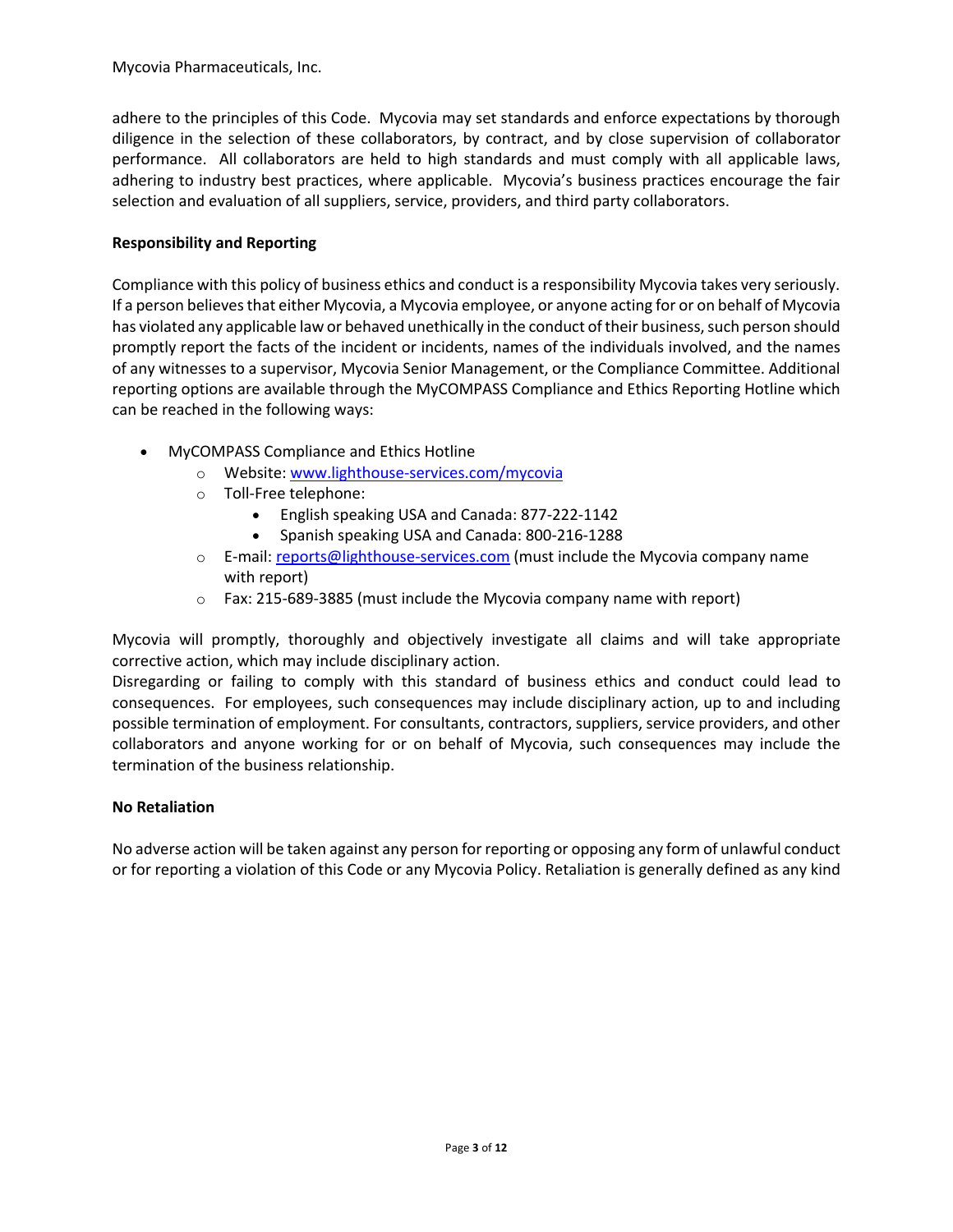of negative action that takes the form of punishment or creates a hostile, threatening, or uncomfortable environment. Specific examples include:

- Any material alteration in established workplace norms that may negatively impact an individual's experience at work or the ability to fulfill his or her responsibilities.
- Exclusion of an employee from communications, discussions, or meetings.
- Refusal to provide necessary material, equipment, or information.
- Destruction of or interference with the employee's personal property.
- Termination or retraction of benefits.
- Demotion.
- Reduction of compensation.
- Victimization.
- Unsatisfactory marks on a work performance evaluation.
- Exclusion from company events.
- Isolation of the employee in the workplace.
- Defamation of character.

This prohibition of retaliation applies to all official or unofficial reports made in good faith. The Company reserves the right to take disciplinary action against any employee or collaborator for retaliation. The Company also reserves the right to take action against any employee or collaborator for the repeated filing of false reports or unreasonable complaints or who have been proven, in reports or investigations, to have been intentionally lying, falsifying evidence, acting maliciously, or otherwise acting for personal benefit.

## **Respect for Individuals, Equal Opportunity, and Diversity**

Mycovia does not discriminate against employees or applicants based on any protected characteristic under local, state or federal law, including race, color, religion, sex, sexual orientation, national origin, citizenship, veteran status, age, disability, or genetic information. All employees are responsible for supporting the concept of equal opportunity and diversity.

## **Bullying and Harassment**

Mycovia respects the personal dignity of all individuals and requires all employees and collaborators to exhibit conduct free from discrimination, intimidation, coercion, libel, slander, harassment or threats of any kind. Employees are encouraged to report bullying, harassment and any form of unwelcome verbal, written, visual, physical or similar conduct that could create an intimidating, offensive, or hostile work environment.

# **Collaborative Conversation**

A healthy work environment necessarily involves collaboration. Employees and collaborators are encouraged to engage and participate in discussions, sharing experience, facts, knowledge, opinion, and perspective. The honest expression of diverse ideas and opinions allows a team to expand its understanding of an issue and can offer innovative solutions in any problem-solving endeavor. For this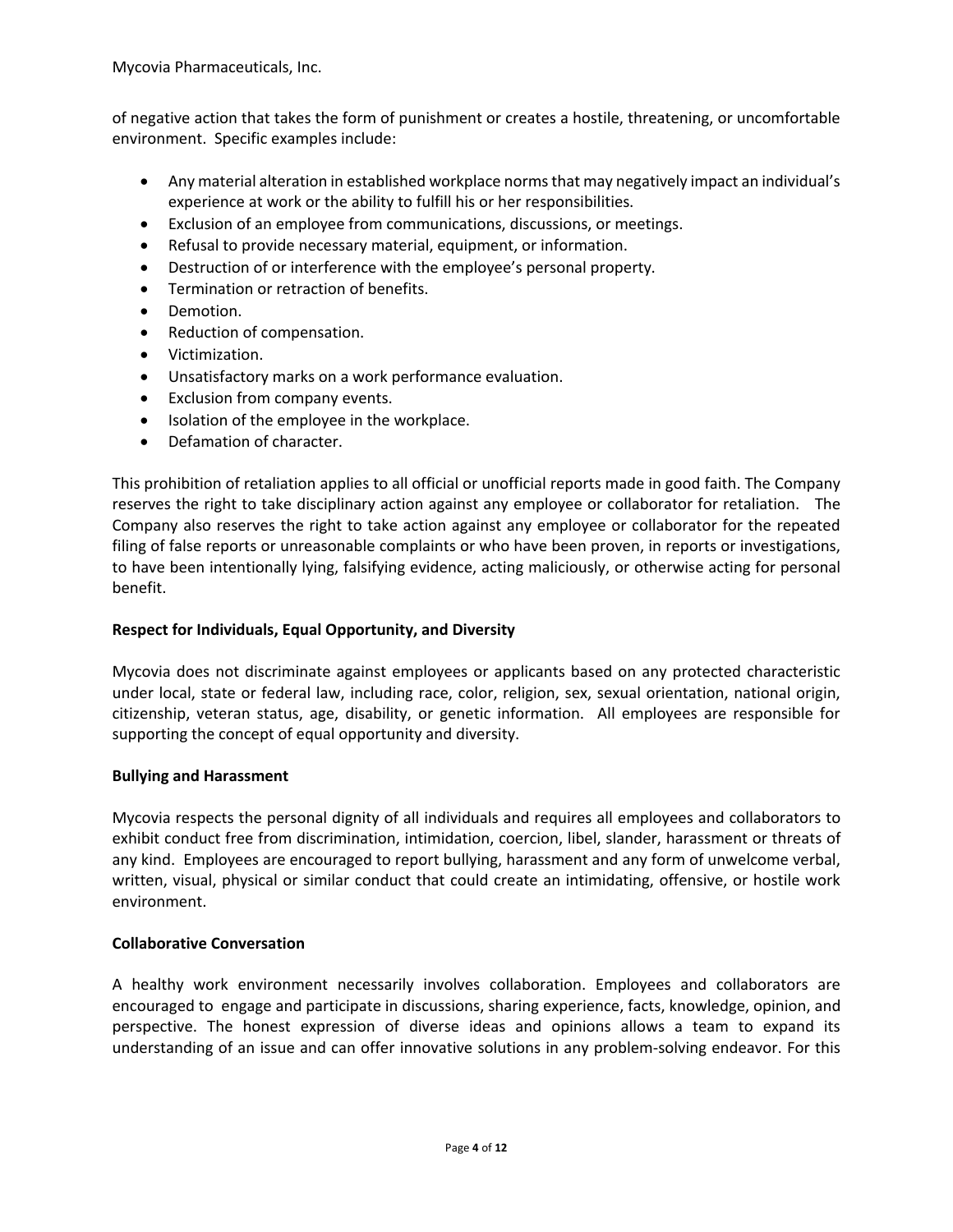reason, an environment of open and collegial exchange is integral to Mycovia's success. In all such exchanges, all participants will be treated with dignity, empathy and respect.

## **Workplace Relationships**

Mycovia desires to avoid misunderstandings, complaints of favoritism, possible claims of sexual harassment and the employee morale and dissension problems that can result from certain personal relationships between employees or others working together for or on behalf of Mycovia.

Accordingly, romantic involvements in the workplace are discouraged. These personal relationships may create an actual conflict of interest, cause disruption, create a negative or unprofessional work environment, present problems regarding supervision, work performance, attitude, safety, security or morale, or cause other work-related problems. Relationships creating any of the above situations are prohibited. All employees should remember that Mycovia maintains a strict policy against unlawful harassment of any kind, including sexual harassment.

Personal or romantic involvement with a competitor, client, supplier or vendor may impair a person's ability to exercise good judgment on behalf of Mycovia. Relationships of this type should be disclosed to a supervisor or Mycovia's Senior Vice President, Finance and Administration. Mycovia will determine if an actual conflict of interest exists. If a conflict is determined to exist, Mycovia will take whatever corrective action it deems to be appropriate. An employee's failure to disclose any of the relationships set forth in this policy may result in discipline, up to and including termination.

## **Personal Conduct**

While Mycovia does not seek to interfere with off duty conduct, certain types of off duty conduct may interfere with Mycovia's legitimate business interests.

Employees and other persons working for or on behalf of Mycovia are expected to conduct their personal affairs in a manner that does not adversely affect Mycovia's integrity, reputation or credibility. Off duty conduct that adversely affects Mycovia's legitimate business interests or the ability to meet expectations at Mycovia may result in discipline up to and including termination, subject to applicable law.

## **Confidential Information**

As a condition of employment, an employee may have signed an EMPLOYEE CONFIDENTIALITY, NON-COMPETITION AND INVENTION ASSIGNMENT AGREEMENT or other agreement and are bound to comply with its terms. Other parties working on behalf of Mycovia are bound to confidentiality provisions in agreements they have with Mycovia.

During employment at Mycovia or other work with the company, an employee or collaborator may have access to confidential and proprietary data, which is not known by competitors or within Mycovia's field of business generally.

This information (hereinafter referred to as "Confidential Information") includes, but is not limited to: data relating to Mycovia's products, trade secrets, research and development efforts, market research, market data, commercial strategy and commercial programs; Mycovia's products' forecasts and product revenue, procedures and techniques; the criteria and formula used by Mycovia in pricing its products and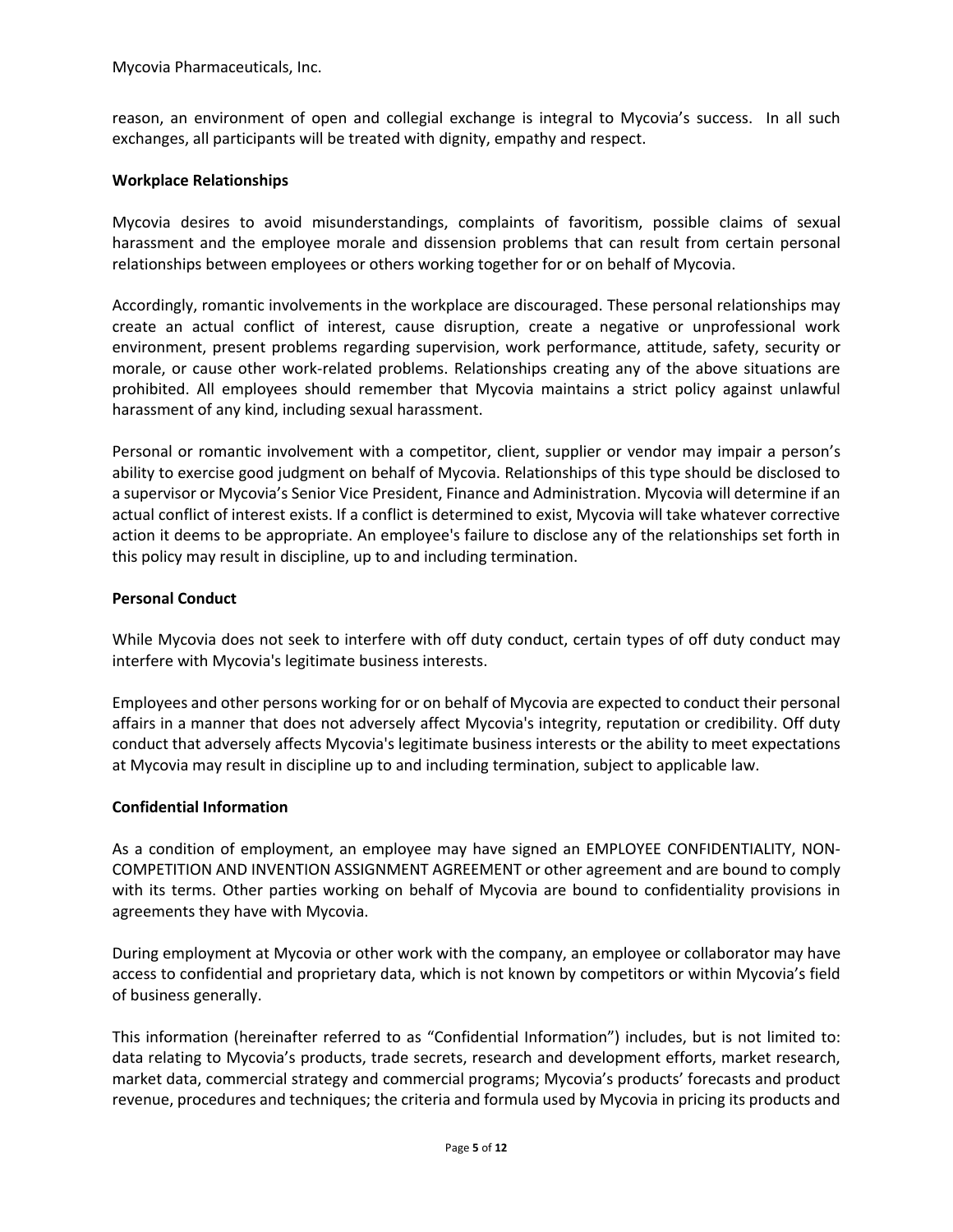services; the structure and pricing of special packages that Mycovia has negotiated; lists of customers and prospects; the identity, authority and responsibilities of key contacts at Company accounts; the peculiar risks inherent in their operations; sensitive details concerning the structure, conditions, and extent of their existing products and services; contract expiration dates; commission rates; service arrangements; proprietary software, web applications and analysis tools; other data showing the particularized requirements and preferences of the accounts; and all information relating to the operation of Mycovia's business which Mycovia may from time to time designate as confidential or proprietary or that an employee reasonably knows should be, or has been, treated by Mycovia as confidential or proprietary. Confidential Information does not include any information that at the time of disclosure is generally known to, or readily ascertainable by, the public or that becomes known to the public through no fault Mycovia.

To protect Mycovia's interest in this valuable asset, an employee or individual with access to Mycovia Confidential Information must (a) not use any such Confidential Information for his or her own personal benefit or for the benefit of any person or entity other than Mycovia, (b) use best efforts to limit access to such Confidential Information to those who have a need to know it for the business purposes of Mycovia, and (c) not disclose, nor permit to be disclosed, any Confidential Information, absent written consent and approval of Mycovia, except as required in the ordinary course of performing employment duties . In addition, employees and other collaborators should minimize those occasions on which such documents or information may be at risk of loss, damage, theft, misuse or misappropriation. On those occasions where it is necessary and consistent with the best interests of Mycovia and effective job performance to take Confidential Information outside the office, all appropriate precautionary and security measures should be taken to protect the confidentiality of the information.

## **Conflicts of Interest**

All employees and others working for or on behalf of Mycovia have a duty to further Mycovia's aims and goals, and to work on behalf of its best interest. Employees and collaborators are expected to use Mycovia property, opportunity or information only for Company purposes and should always make decisions that are in the best interest of Mycovia.

Employees and others working for or on behalf of Mycovia should not place themselves in a position where their actions or personal interests may be or appear to be in conflict with those of Mycovia. Conflicts of interest arise when personal, social, financial, or political interests are placed above the interests of Mycovia. Any involvement that conflicts with an employee's duties or responsibilities or affects the employee's judgment in making a decision affecting Mycovia will be considered a conflict of interest.

Examples include, but are not limited to: using any Company's relationship or other Company asset for personal gain; acting on behalf of someone other than Mycovia in the performance of job functions; limiting or failing to execute the best solution for Mycovia for personal financial gain, ownership interests, or financial or contractual arrangements with partners, customers, or suppliers of Mycovia; and acting as director, officer, employee or otherwise for any business or institution which has a competitive or significant business relationship with Mycovia without the written approval of the Chief Executive Officer. The foregoing list of conflicts is not all inclusive, as conflicts of interests may arise in many other circumstances. The definition of conflict of interest includes any bias or the appearance of bias in a decision-making process that would reflect a dual role played by a member of the organization.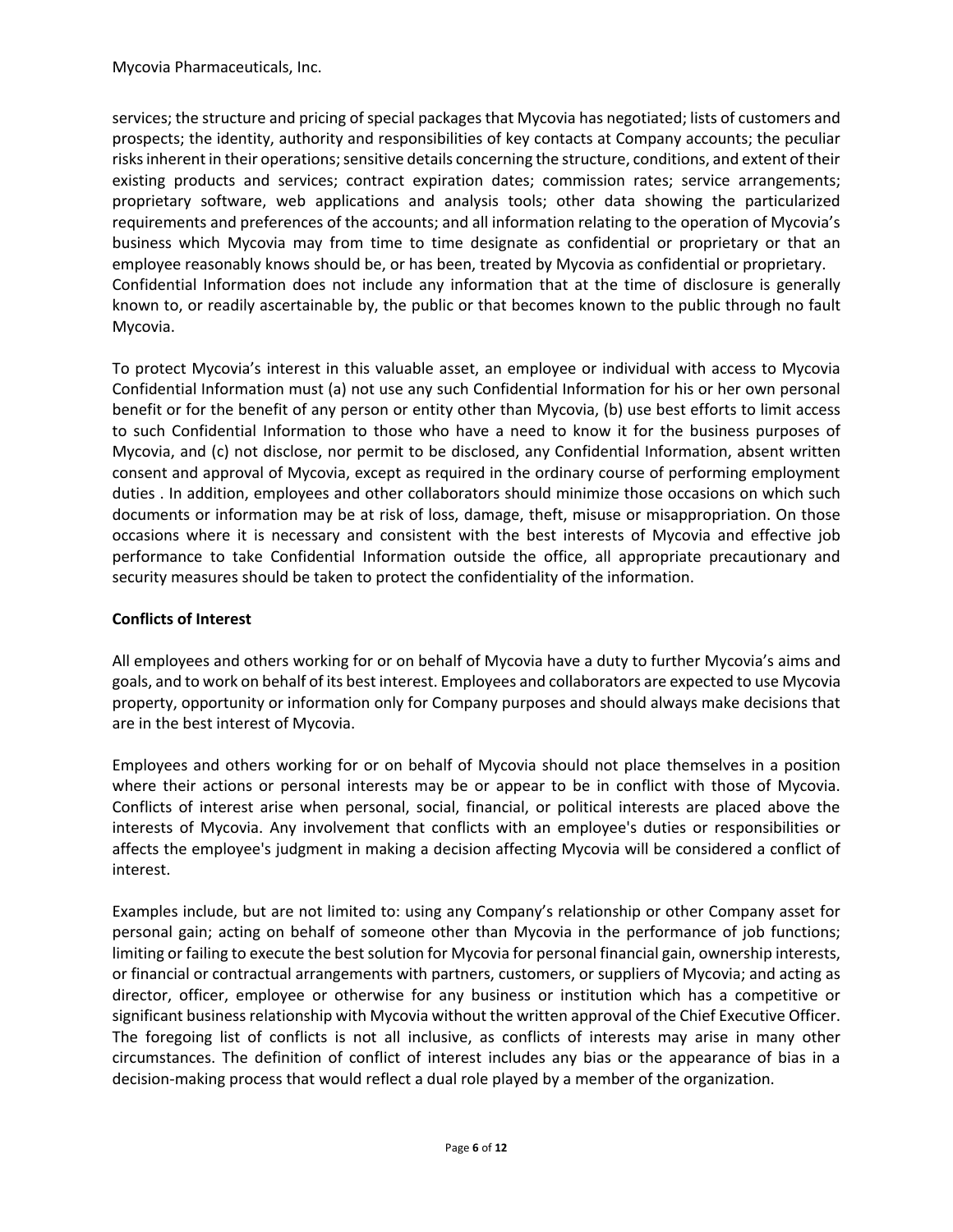Employees should report to their supervisor any situation or position (including outside employment by an employee or any member of an employee's immediate household) which may create a conflict of interest with Mycovia. Review of the situation in advance can protect employees and Mycovia from any appearance of self-dealing. Mycovia will cooperate to address any such conflict and to take any necessary corrective action.

## **Research and Education**

Mycovia's policy regarding research and education is designed to bolster the public trust in Mycovia and its principled partnerships with hospitals, universities, and researchers. All research and education programs are aimed at augmenting the knowledge and experience of physicians and other members of the research community, as well as facilitating continued advances in the prevention, diagnosis, and treatment of disease.

Mycovia clinical trials are planned and conducted in alignment with principles described in PhRMA's Principles on Conduct of Clinical Trials and Communication of Clinical Trial Results, the Federal Food, Drug and Cosmetic Act and International Council for Harmonization of Technical Requirements for Pharmaceuticals for Human Use, including the protection of clinical trial participants, following good clinical practices, and assuring objectivity in research.

Where animal research is necessary, Mycovia is committed to their humane treatment. All studies involving animals shall be conducted according to good laboratory practices and with objectives to safeguard responsible and ethical research and protect the welfare of research animals.

## **Sharing of Research Data**

Mycovia is committed to facilitating advances in the prevention, diagnosis, and treatment of disease. This commitment involves the accuracy of records and the public disclosure of clinical trial results to study participants as well as to physicians and other members of the scientific community. . All Mycoviasupported research is intended to contribute to the broad scientific and medical body of knowledge and results will be published in accordance with Mycovia's Policies. Study sites and investigators have been granted certain publication rights regarding site-level data and activities through contractual arrangements with Mycovia. Through its process related to Investigator Initiated Studies, Mycovia will individually consider additional requests for disclosure of consolidated clinical trial data. Data requested for bona fide research purposes shall be provided with the understanding that researchers and physicians retain and exercise independent professional and scientific judgement in any evaluation.

## **Development and Manufacturing**

Mycovia is committed to ensuring our products are manufactured and supplied to high standards of quality, safety, and efficacy. Our commitment is supported by our robust quality management systems and with a strict focus on the integrity of our data.

## **Environmental Responsibility/Sustainability**

Stewardship of the environment is a critical aspect of good corporate citizenship and an initiative that is well-aligned with Mycovia's mission to effect positive change and promote health in our local and global communities. Mycovia will operate its facilities to meet all requirements of applicable law, including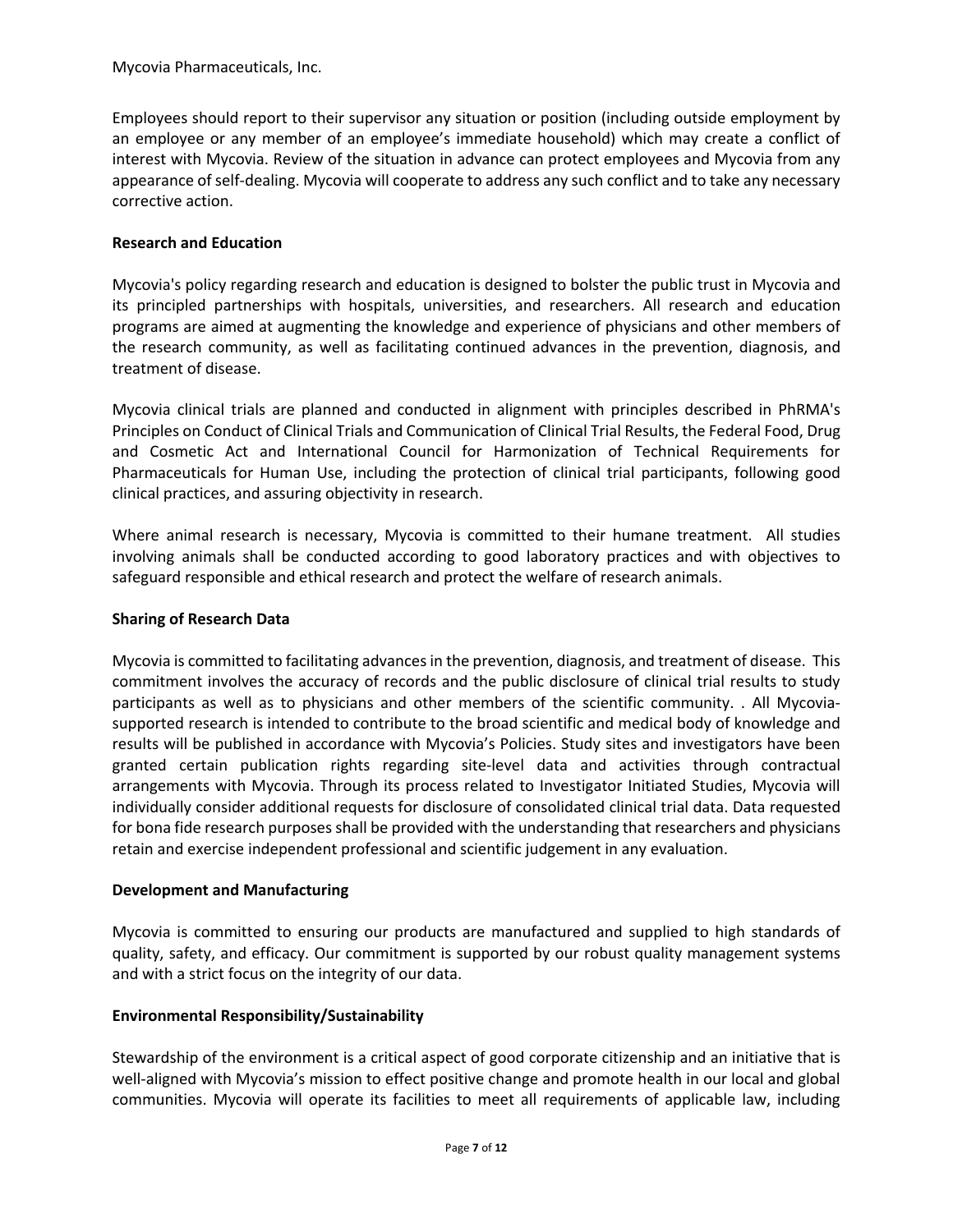requirements related to environmental matters. The Company will work to meet industry best practices relating to environmental issues. Mycovia will make decisions with environmental impacts under consideration and will take steps towards sustainability where practicable.

## **Privacy and Protected Information**

Mycovia only collects, uses, shares, stores, or otherwise processes protected information according to applicable law, consistent with a person's rights, and only with an appropriate basis. The Mycovia Privacy Policy is located at the following web address: https://www.mycovia.com/privacy.

## **Social Medial and Other Communications**

All Mycovia communications are carefully planned in compliance with Mycovia Policies and in compliance with applicable law. Only those who are specifically designated will speak as a company representative. Employees and collaborators may "like" or "share" Mycovia media content, but must do so without additional commentary unless specifically authorized. All external media inquiries should be referred to the Corporate Affairs Department.

## **Sales and Marketing**

All sales and marketing activities shall be performed with the goal for patients to make informed, individual health decisions in collaboration with their healthcare practitioner. Mycovia and teams working for or on behalf of Mycovia will adhere to all applicable laws and best practices, including the Food Drug and Cosmetic Act, False Claims Act, and salient principles of the PhRMA Code.

## **Company Property**

During the course of employment with Mycovia, an employee or other individual working for or on behalf of Mycovia will be provided with and will generate correspondence, memoranda, studies, literature, reports, summaries, manuals, proposals, contracts, customer lists, prospect lists, and other documents and data concerning the business of Mycovia. All such records and data, whether maintained on paper or in other hard copy or on a computer or other medium, are the property of Mycovia, regardless of whether such records contain Confidential Information. Upon termination of the employment or other relationship, all such records must be returned to Mycovia and employees or others working for or on behalf of Mycovia may not retain any copy of such records or make any notes regarding such records. Mycovia reserves the right to search for such information and property in personal items on company premises such as vehicles, purses, briefcases, etc., where consistent with legitimate business purposes and permitted by applicable law. Employees should not have any general or specific expectation of privacy in the workplace of Mycovia, either on the premises of Mycovia or while on duty.

Any employee who improperly uses or discloses trade secrets or confidential business information (including but not limited to any employee who violates the terms of an employment agreement or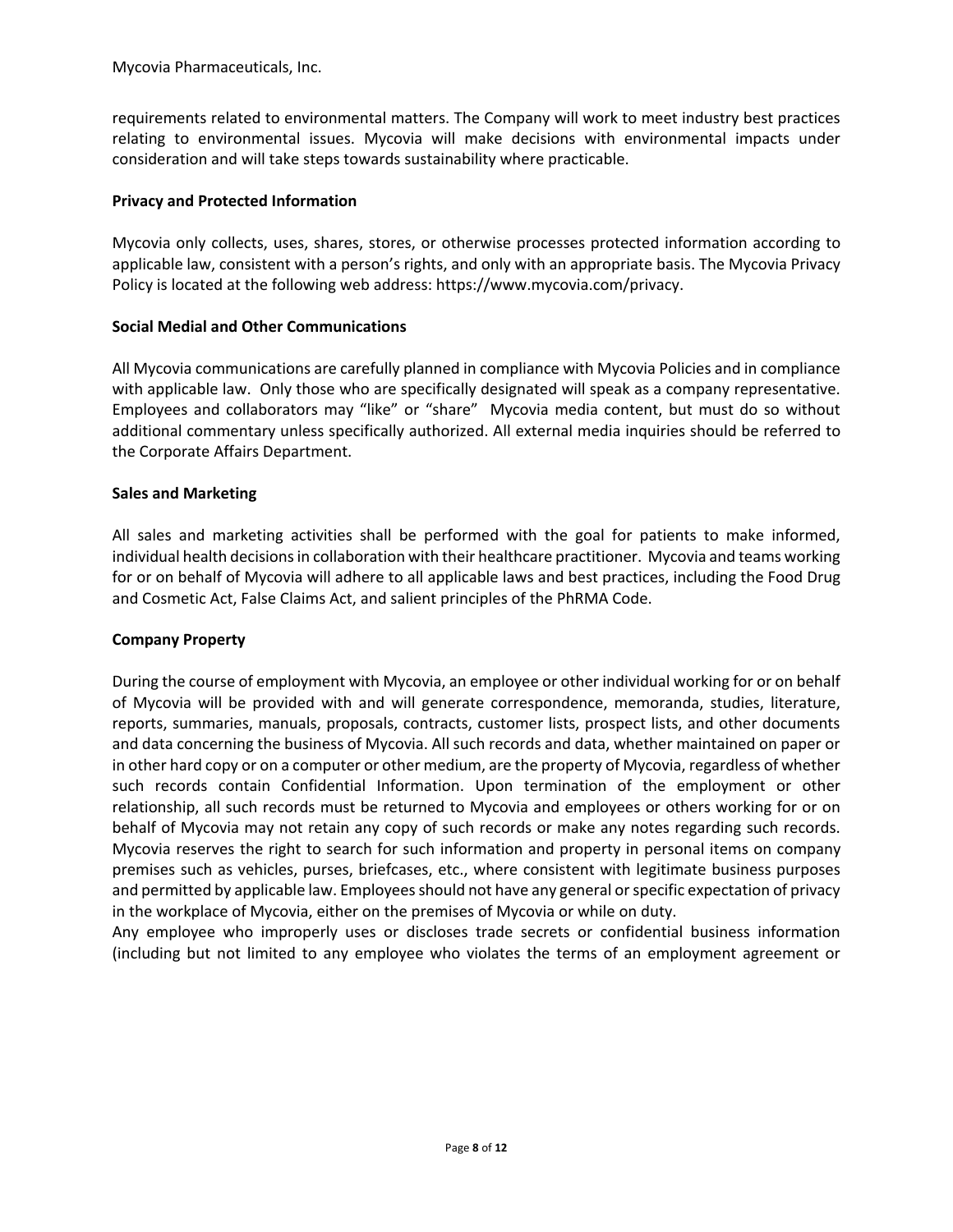confidentiality agreement) will be subject to disciplinary action, up to and including possible termination of employment and legal action.

## **Use of Company Equipment and Other Property**

It is Mycovia policy that all Company assets, including but not limited to, funds, materials, equipment, and services (such as telephones, fax machines, computers, internet access and email), facilities, know-how and personnel be used only for legitimate Mycovia business.

Employees and others working for or on behalf of Mycovia may not:

- Use or divert Mycovia property (facilities, equipment, supplies or time), or the services of any Mycovia personnel, for his or her own advantage or benefit or for improper purposes.
- Use corporate letterhead for matters not directly related to Mycovia business.
- Conduct any work unrelated to Mycovia, including work related to political or charitable activities, at a Mycovia facility or using Mycovia assets and resources.
- Damage or destroy Mycovia property through careless or willful actions.
- Engage in any communications that may be considered illegal, offensive, defamatory, harassing, obscene, vulgar, or otherwise disruptive to normal business activity.
- Visit inappropriate or unauthorized internet sites.
- Disseminate copyrighted or licensed materials or confidential and proprietary information.
- Install hardware or software without appropriate authorization.

## **Insider Trading**

During the course of employment or other working relationship with Mycovia, an employee or other person working for or on behalf of Mycovia, may come across material non-public information of Mycovia or of its customers, partners, or collaborators that could have significant bearing on the valuation of the organization in public or private markets. Such information may include, but is not limited to, non-public information about a company's financial situation, regulatory status, development programs, clinical developments, study results, management changes, potential mergers and acquisitions, litigation, or award or loss of a significant grant or contract.

With regard to organizations that are traded publicly, a person may not buy or sell securities of such organization while being aware of material non-public information. Furthermore, employees may not provide such information about any company to others (provide "tips") so that any profit may be gained based on knowledge of material non-public information.

## **Improper Payments**

Mycovia uses only lawful practices involving payments to customers, healthcare practitioners, political parties, officials, candidates or governmental authorities. As a result, kickbacks and bribes offered with the intent of inducing or rewarding specific buying decisions or actions are strictly prohibited. No Company employee and no other person working for or on behalf of Mycovia may make, offer to make or accept direct or indirect payments of value in the form of compensation, gifts or contributions to any of the following:

• Persons or firms employed by or acting on behalf of an organization (private or governmental) for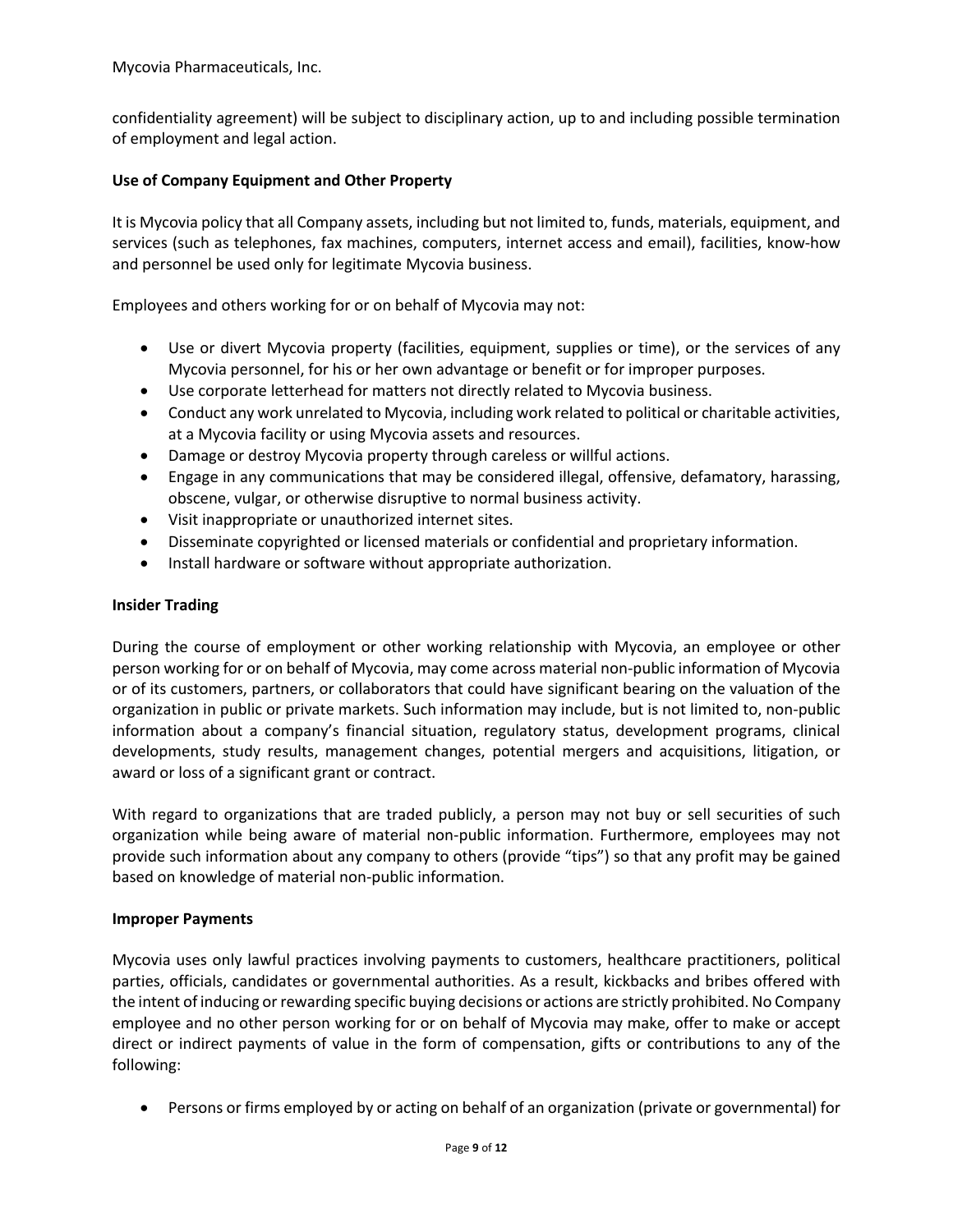the purpose of rewarding favorable actions in a transaction.

- Any governmental officials, political parties or officials of a party or candidate for political office, for the purpose of rewarding favorable actions or influence of the official, party or candidate.
- Any healthcare practitioner in contravention to the guidance of the PhRMA Code or for the purpose of exercising influence over such practitioner's medical judgement or for providing any improper incentive.
- Any recipient whose independence and objectivity might be suspected of improper influence.

In addition, employees may not directly or indirectly solicit or accept improper incentives from third parties in an attempt to influence Mycovia's actions in favor of such third party.

These restrictions apply to money, services, gifts, goods or favors and are not applicable to ordinary and reasonable business expenses. Employees and others working for or on behalf of Mycovia should exercise sound judgment and discretion, and in all cases, abide by all Mycovia Policies, with regard to these expenses.

## **Antitrust Laws**

Antitrust laws are relevant to many business decisions, and those who engage in illegal actions in violation of such laws are subject to fines and imprisonment. Management will help guide employees in abiding by antitrust decrees applicable to Mycovia. Mycovia intends to comply with all U.S. antitrust laws applicable to normal business operations and will hold employees and collaborators responsible for abiding by these laws as well. In compliance with Section I of the Sherman Antitrust Act:

- No employee may enter into an agreement (express or implied, formal or informal, written or oral) with any competitor restricting any of the following conditions:
	- Prices.
	- Costs.
	- Profits.
	- Specific offerings of products and services.
	- Terms of sale conditions.
	- Production or sales volume.
	- Production capacity.
	- Market share.
	- Quote decisions.
	- Customer selection.
	- Sales territories.
	- Distribution methodology.
- No employee and no person acting for or on behalf of Mycovia may enter into an agreement with a purchaser or lessee restricting the right of the purchaser or lessee to determine the price to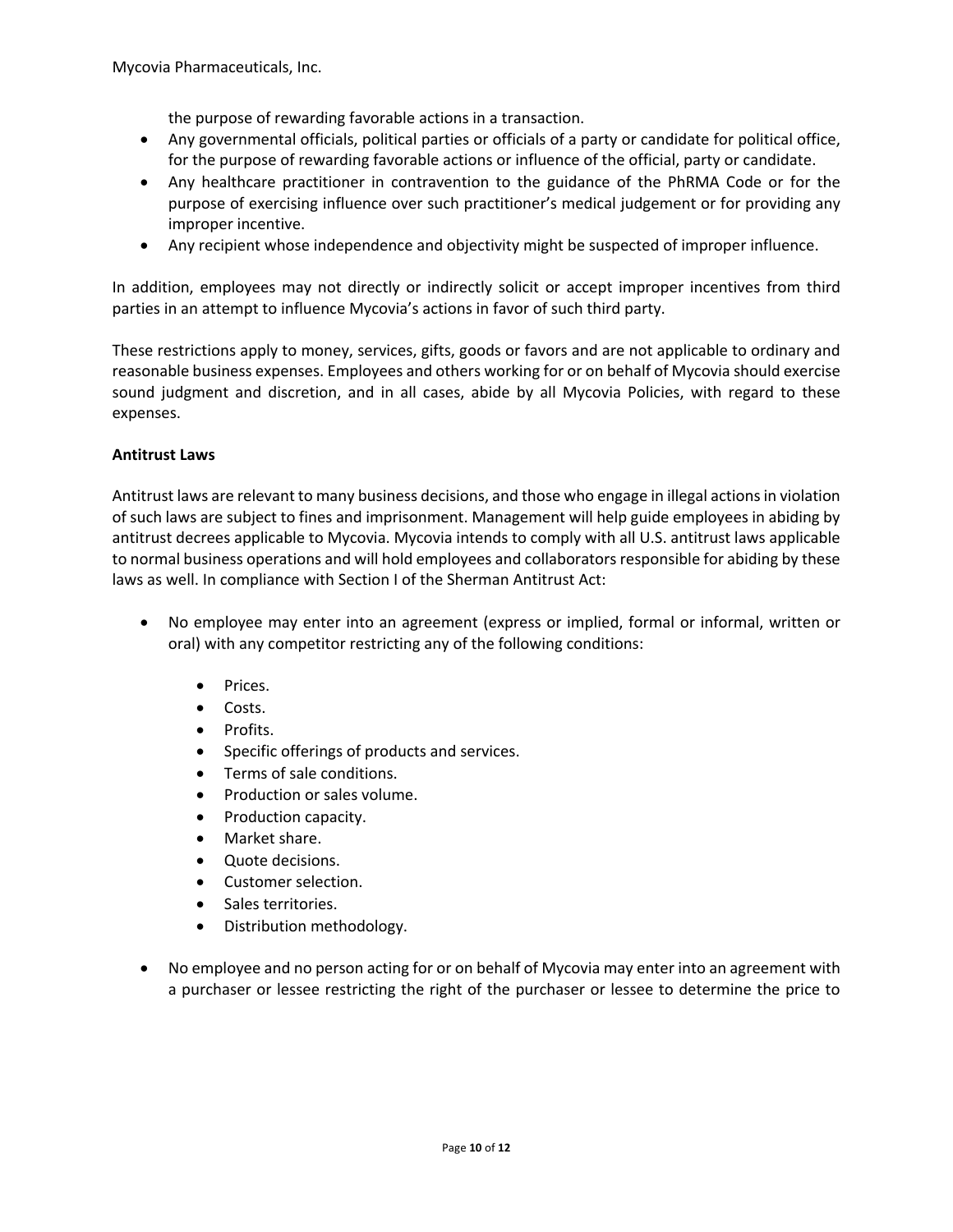resell or lease the product in question. Mycovia may also not enter in such agreements when Mycovia is the purchaser or lessee in the agreement.

The following situations may be in violation of antitrust laws under certain circumstances. Employees may not enter into these agreements without consulting Mycovia's legal counsel in advance and obtaining clearance to enter into such agreements:

- Agreements with customers or suppliers regarding the sales or purchases of reciprocal purchases or sales by customers or suppliers.
- Agreements with purchasers or lessees of products of Mycovia that would restrict customers from using or reselling products as they choose to do so.
- Agreements with any party that would restrict all parties involved to manufacture a product or provide a service to a third party.

In addition to the above, certain communication with competitors may constitute an infringement of antitrust laws, specifically if the communication is accompanied by some action. The prohibitions of this policy are intended to avoid antitrust infringements. Under this policy, to remain compliant with Section I of the Sherman Antitrust Act, no employee or anyone working for or on behalf of Mycovia, may discuss information on any subject with a competitor or another third party acting on behalf of a competitor unless Mycovia's CEO or legal counsel determines that the communication would not violate antitrust laws.

When participating in trade associations and other meetings with competitors, employees may not conduct or attend:

- Unauthorized communications or meetings with a competitor.
- Meetings where the communication with competitors is in violation of the paragraph above.
- Meetings for trade associations held to discuss business without adhering to the formal rules established by the trade association for its meetings.

Employees and others working for or on behalf of Mycovia, must recognize that participating in development and product certification events impacting competitors or suppliers may give rise to antitrust violations. Consult with Mycovia's legal counsel before attending any event that may develop standards or certify products with competitors.

## **Political Contributions**

Mycovia respects an individual's right to make political contributions and engage in political activities of their choosing. While there are various states that allow corporate contributions to political parties and candidates, many laws prohibit or otherwise regulate corporate cash or in- kind political contributions. Mycovia will not contribute to any political party or candidate for political office in violation of applicable law.

## **Code Violations**

Employee or collaborator violations of this Code or other company policy will be managed as a collaboration amongst Mycovia leadership, the employee's supervisor, the Compliance Committee, and the Human Resources Department, as applicable. An employee or collaborator may be cited for violations